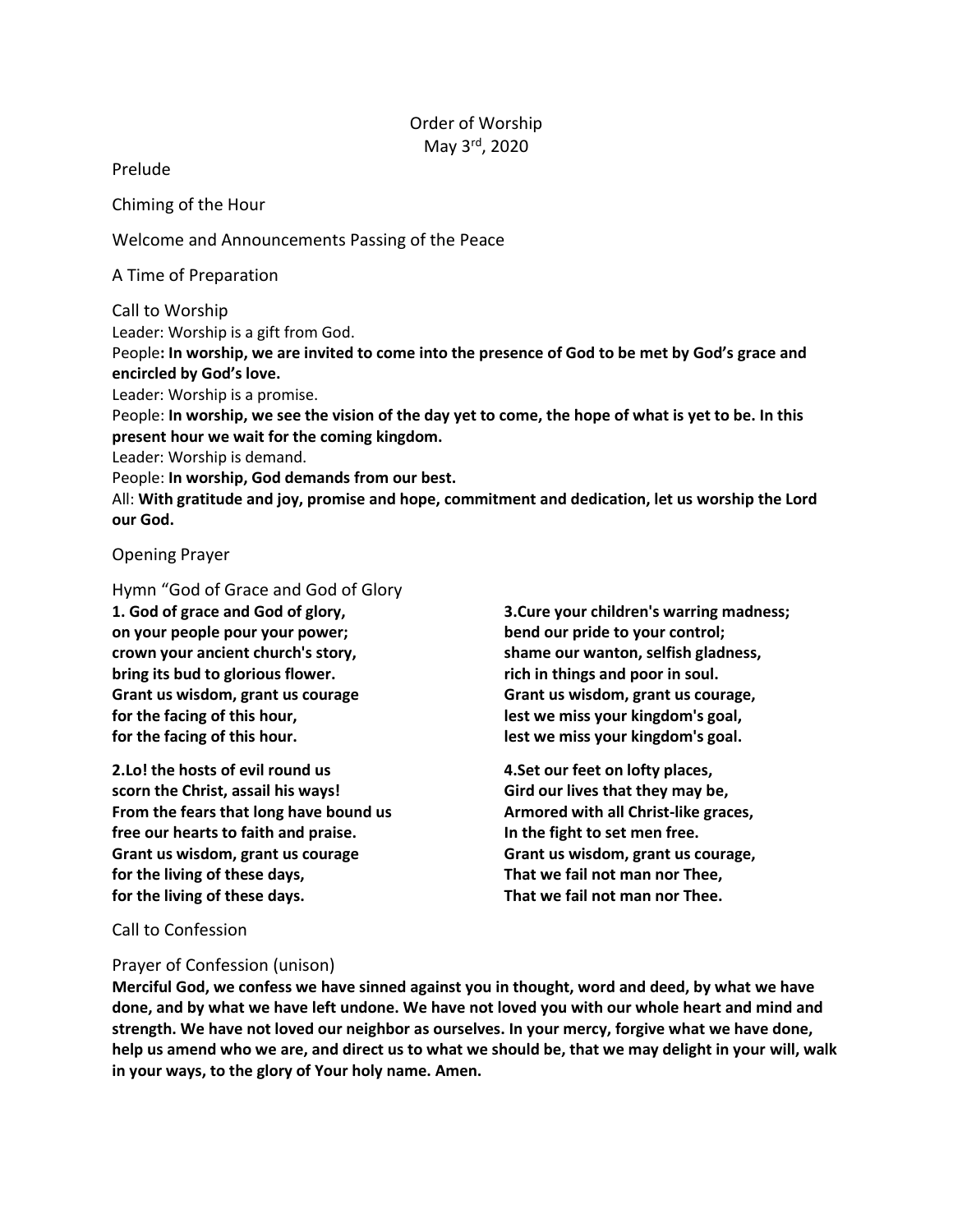## Assurance of Pardon

**Glory be to the Father, and to the Son, and to the Holy Ghost. As it was in the beginning, It is now and ever shall be, World without end. Amen**

Prayers of the People

## The Lord's Prayer (unison)

**Our Father, who art in heaven, hallowed be thy name, thy kingdom come, thy will be done, on earth as it is in heaven. Give us this day our daily bread; and forgive us our debts, as we forgive our debtors; and lead us not into temptation, but deliver us from evil. For thine is the kingdom, and the power, and the glory, forever. Amen.**

Anthem "Fairest Lord Jesus"

## Scripture " John 20:19-29"

19 When it was evening on that day, the first day of the week, and the

doors of the house where the disciples had met were locked for fear of the Jews, Jesus came and stood among them and said, "Peace be with you." 20 After he said this, he showed them his hands and his side. Then the disciples rejoiced when they saw the Lord. 21 Jesus said to them again, "Peace be with you. As the Father has sent me, so I send you." 22 When he had said this, he breathed on them and said to them, "Receive the Holy Spirit. 23 If you forgive the sins of any, they are forgiven them; if you retain the sins of any, they are retained." 24 But Thomas (who was called the Twin), one of the twelve, was not with them when Jesus came. 25 So the other disciples told him, "We have seen the Lord." But he said to them, "Unless I see the mark of the nails in his hands, and put my finger in the mark of the nails and my hand in his side, I will not believe." 26 A week later his disciples were again in the house, and Thomas was with them. Although the doors were shut, Jesus came and stood among them and said, "Peace be with you." 27 Then he said to Thomas, "Put your finger here and see my hands. Reach out your hand and put it in my side. Do not doubt but believe." 28 Thomas answered him, "My Lord and my God!" 29 Jesus said to him, "Have you believed because you have seen me? Blessed are those who have not seen and yet have come to believe."

Sermon "The Beatitude of Belief"

# Affirmation of Faith Apostles' Creed (unison)

**I believe in God, the Father almighty, creator of heaven and earth. I believe in Jesus Christ, his only Son, our Lord. He was conceived by the power of the Holy Spirit and born of the virgin Mary. He suffered under Pontius Pilate, was crucified, died, and was buried. He descended to the dead. On the third day he rose again. He ascended into heaven, and is seated at the right hand of the Father. He will come again to judge the living and the dead. I believe in the Holy Spirit, the holy catholic Church, the communion of the saints, the forgiveness of sins, the resurrection of the body, and the life everlasting. Amen.**